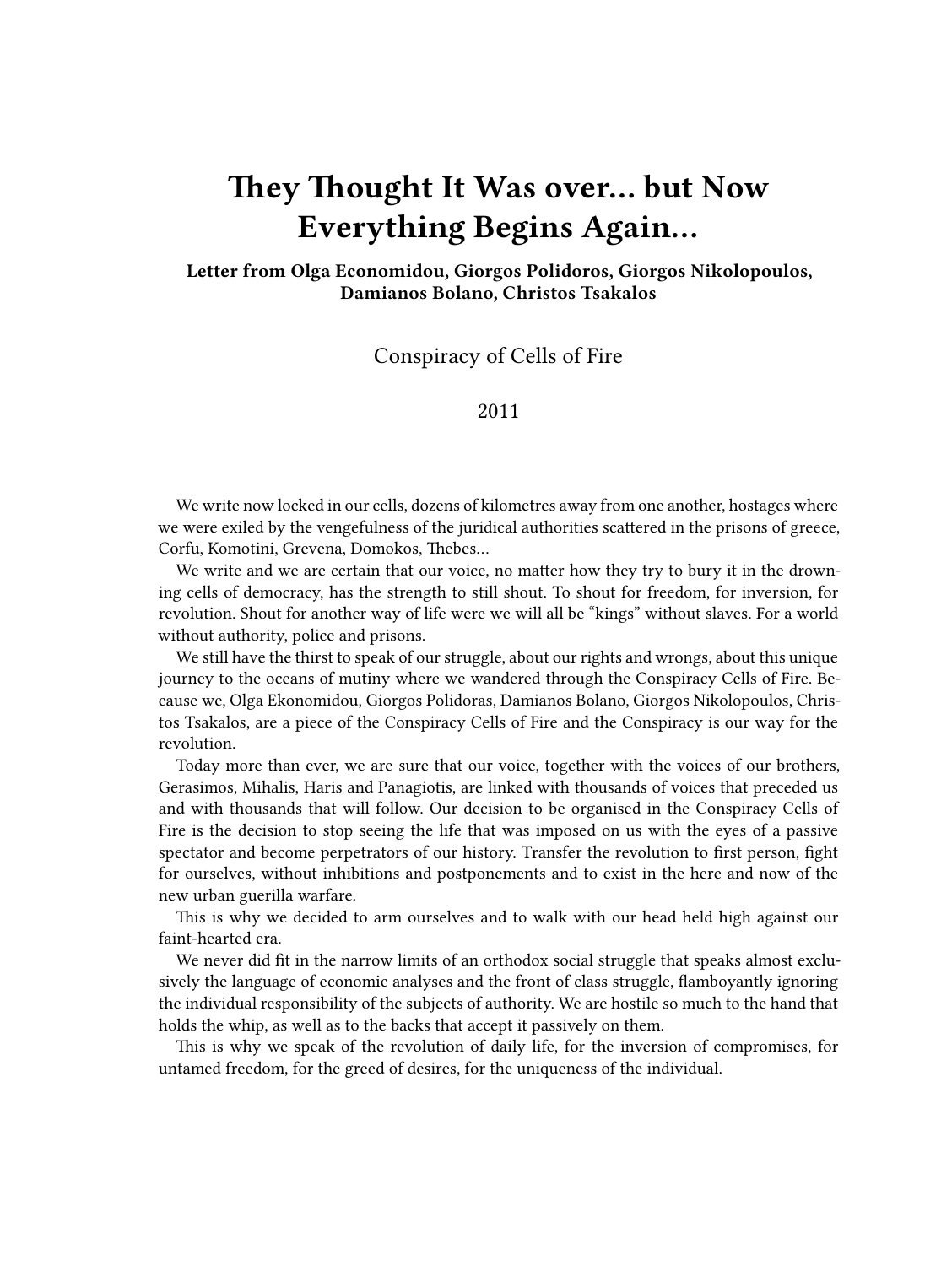We are not fooled by the crippled freedom they promise us on flat screens, in fast cars and in comfortable apartments. We seek the authentic side of life outside the limits of a society that reciprocates between angry outbreaks of economic claims and big intervals of hibernation. Not us, our comrades set fire to the quiet nights in the metropolis, despise the laws and have their vision clear of the hypocrisy of urban culture. We are the reversed image of society in the mirror. We are anarcho-individualists and nihilists and we know that we are conducting a minority strugglewith a powerful price. However we do not regret even a moment. Even imprisoned our conscience remains freer than ever.

Do not search therefore through police scripts and theories of communicating containers to find the causes that more young people abandon the certainty of a legal life, and choose revolutionary illegality and the new urban guerilla warfare as a choice of life. Do not wonder when new comrades with surplus courage raise their weapons against this system of death. Because its your system itself, the hypocrisy, poverty contextual and material, fake culture, empty relations, oppression, exploitation of nature, that "supplies" new urban guerilla warfare with dozens of undisciplined revolutionaries. This is why, the new urban guerilla warfare will never be defeated. But like the phoenix will be reborn from the ashes of a precarious defeat, even more stronger, even more threatening, even more liberating. And we were, are and will be there…

## LONG LIVE THE R.O. CONSPIRACY CELLS OF FIRE

#### Informal Anarchist Federation-International Revolutionary Front

## LONG LIVE ANARCHY

Olga Economidou Giorgos Polidoros Giorgos Nikolopoulos Damianos Bolano Christos Tsakalos *Members of the imprisoned cell of the Conspiracy Cells of Fire*

## P.S.1

We greet the direct reflective action of comrades from Volos, who on the afternoon of the same day of our arrest, assembled in the area and made a demo to the house where we stayed, cutting the ribbons of exclusion by the police and shouting chants. Such actions accentuate the hostilities and release "occupied" turfs from the police, showing that the capitulation will never come… Also the attacks with incendiary devices from Comrades warms our hearts, breaking the ice of isolation and captivity they want to impose on us. We send our warmest greeting to all the anarchist-incendiary groups and to the International Revolutionary Front-Informal Anarchist Federation which we will continue to promote with all our strength, because we are unrepentant accomplices in the same crime of the raging search for freedom.

#### P.S.2

From the hell-holes of the greek prisons we express our wholehearted solidarity to the comrades that are imprisoned in the democratic cells of Chile, carrying out a hunger strike for their release, pawning their own life. Brothers hold strong… no matter how far we are buried alive in the cement graves of prisons, we know that through the bars of our cells we gaze a common flaming sky… of revolution and anarchy…